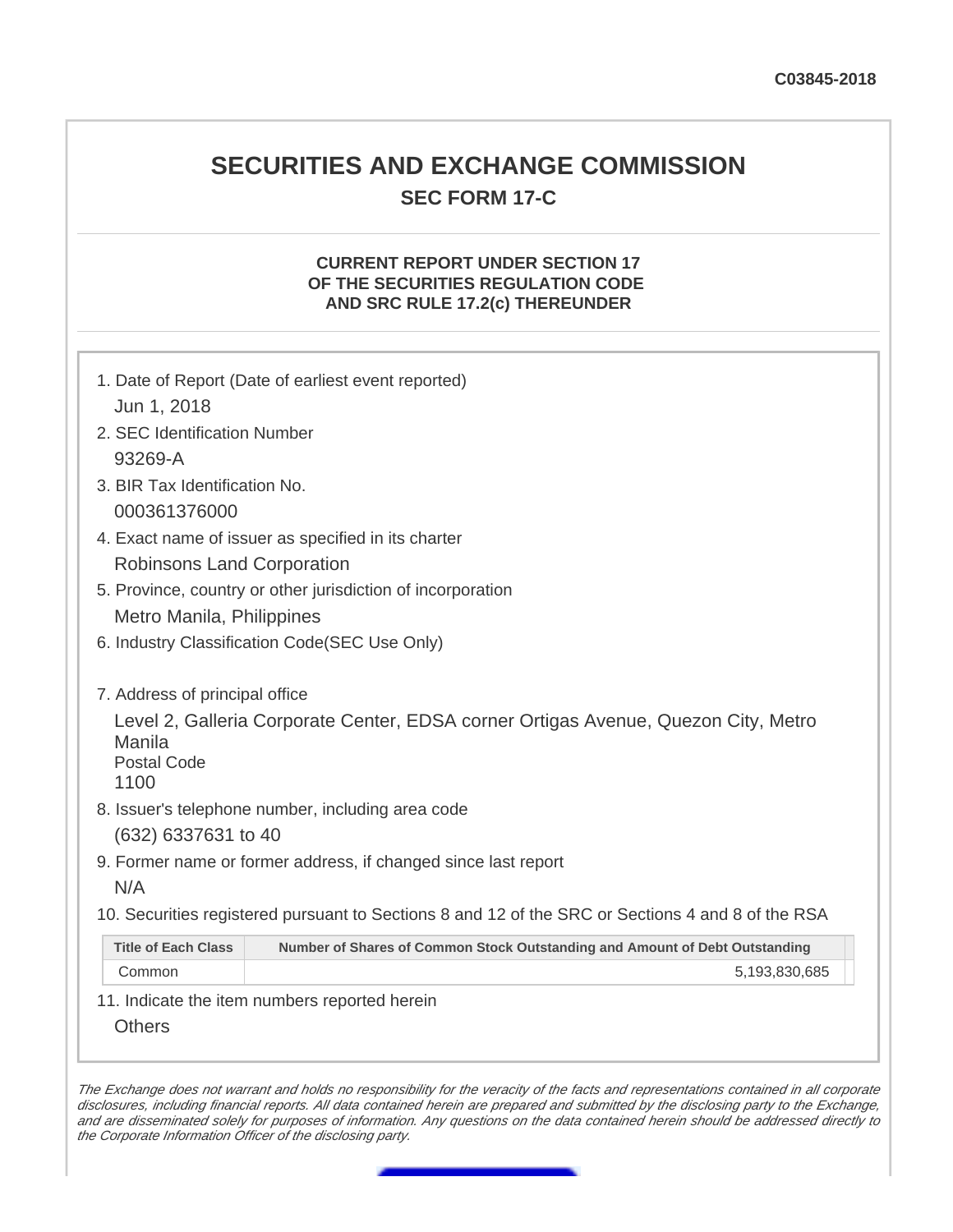

**PSE Disclosure Form 4-13 - Clarification of News Reports References: SRC Rule 17 (SEC Form 17-C) and Section 4.4 of the Revised Disclosure Rules**

**Subject of the Disclosure**

Clarification of News Reports

| <b>Source</b>       | BusinessWorld Online                                                                   |  |
|---------------------|----------------------------------------------------------------------------------------|--|
|                     | Subject of News Report Robinsons Land plans to develop dormitory, shared office spaces |  |
| Date of Publication | Jun 1. 2018                                                                            |  |

**Clarification of News Report**